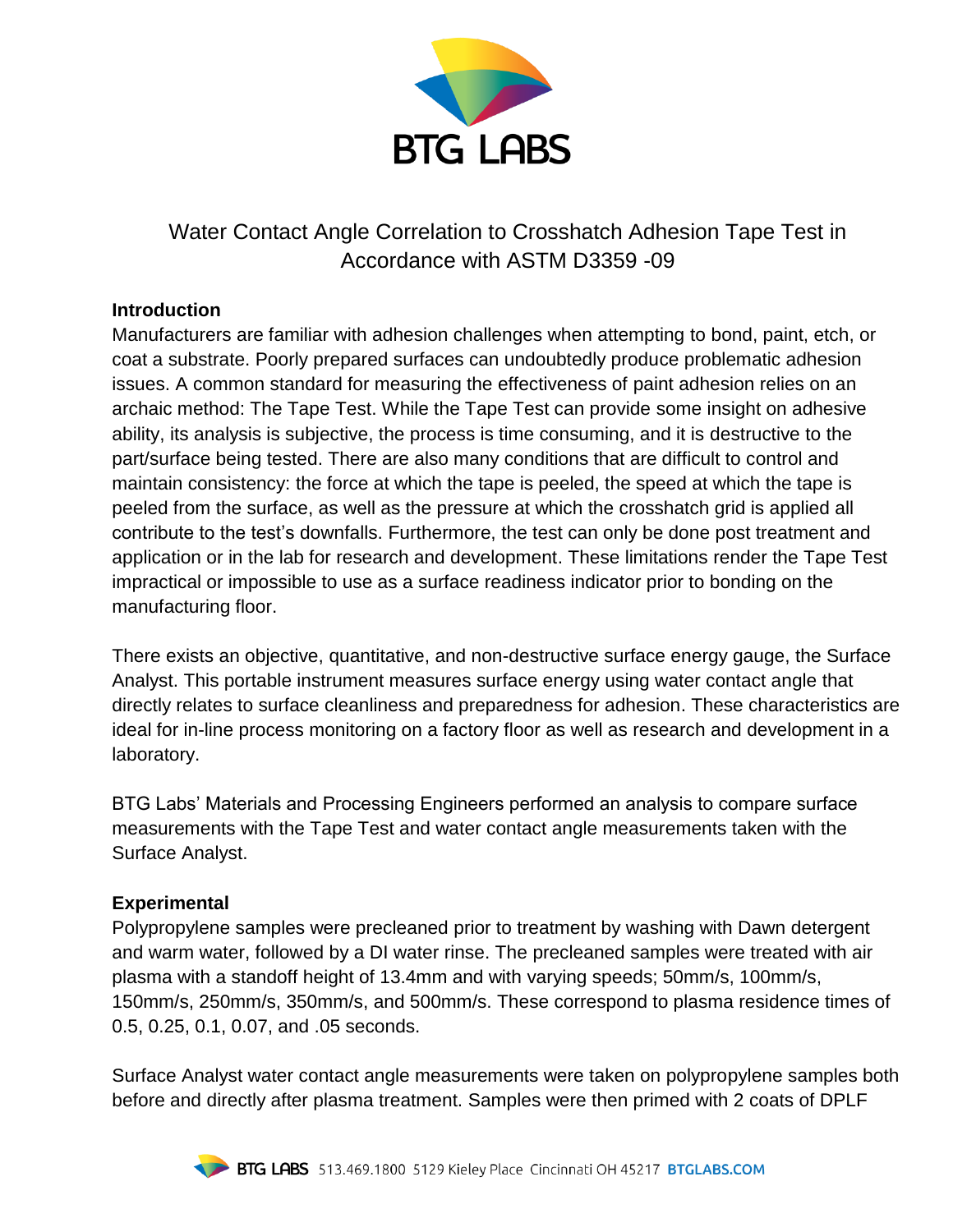Epoxy Primer. Primer was applied according to technical data sheet with adequate times allowed for drying between coats, in accordance with industry standards. Black Envirobase High Performance (EHP) waterborne basecoat automotive paint was then applied to the samples within 30 minutes of primer coats and allowed to dry for 24 hours prior to testing.

Adhesion testing was done in accordance with ASTM standard D3359-09, *Standard Test Method for Measuring Adhesion by Tape Test (see Figure 1).* This included using a crosshatch tool to scratch a grid into the surface. A piece of adhesive tape was then placed over the grid and pressed firmly into place. The tape was then removed at a medium pressure at 180 degrees. The percentage of paint pulled off with the adhesive in relation to the grid was examined.

|                |                            | Classification of Adhesion Test Results                                                                             |
|----------------|----------------------------|---------------------------------------------------------------------------------------------------------------------|
| Classification | Percent<br>Area<br>Removed | Surface of Cross-Cut Area From Which<br>Flaking has Occured for Six Parallel Cuts<br>and Adhesion Range by Percent. |
| 5B             | $0\%$<br>None              |                                                                                                                     |
| $4\mathrm{B}$  | Less Than<br>$5\%$         |                                                                                                                     |
| 3B             | $5 - 15%$                  |                                                                                                                     |
| 2B             | 15-35%                     |                                                                                                                     |
| 1B             | 35-65%                     |                                                                                                                     |
| 0B             | Greater<br>Than<br>65%     |                                                                                                                     |

**Figure 1.** ATSM D3359 Classification of Adhesion Test Results

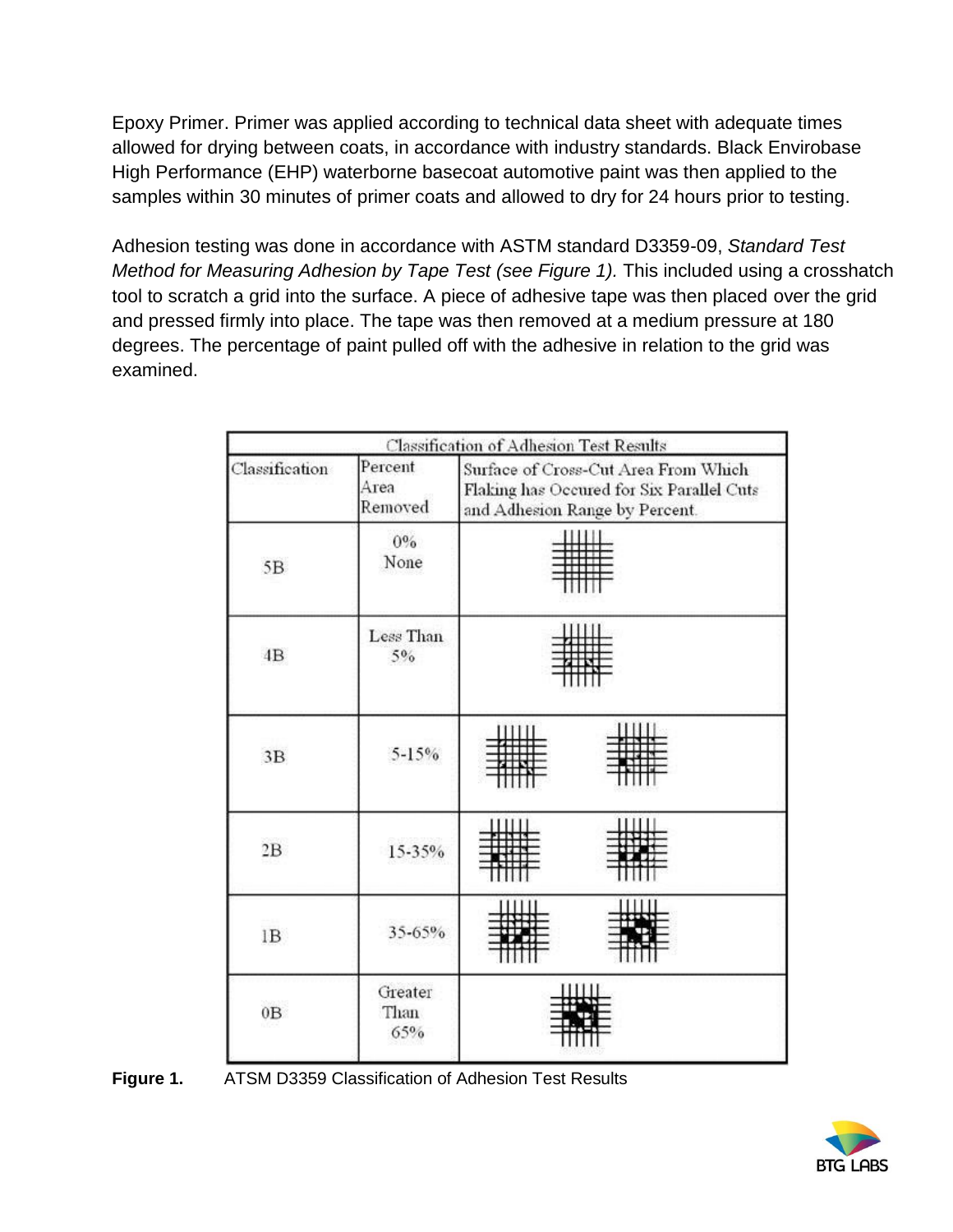# **Results**

Figure 2 shows the water contact angle measurements obtained from each part as a function of plasma residence time. Increasing the plasma residence time decreased the measured contact angle, indicating increased surface energy. Figure 3 shows the images of the cross-hatch tape test and the correlation between adhesion and plasma residence time as measured by ASTM D3359. Figure 4 demonstrates the results from the water break images and their correlation to water contact angle measurements. Although the nature of the ASTM classifications make precise correlation with treatment level subjective for intermediate adhesion levels, this test shows that contact angles below about 40° are associated with significantly improved adhesion, and that contact angles of approximately 20° are associated with no observable paint delamination.



**Figure 2.** Water contact angle measurements as they correspond to plasma treatment on polypropylene surfaces.

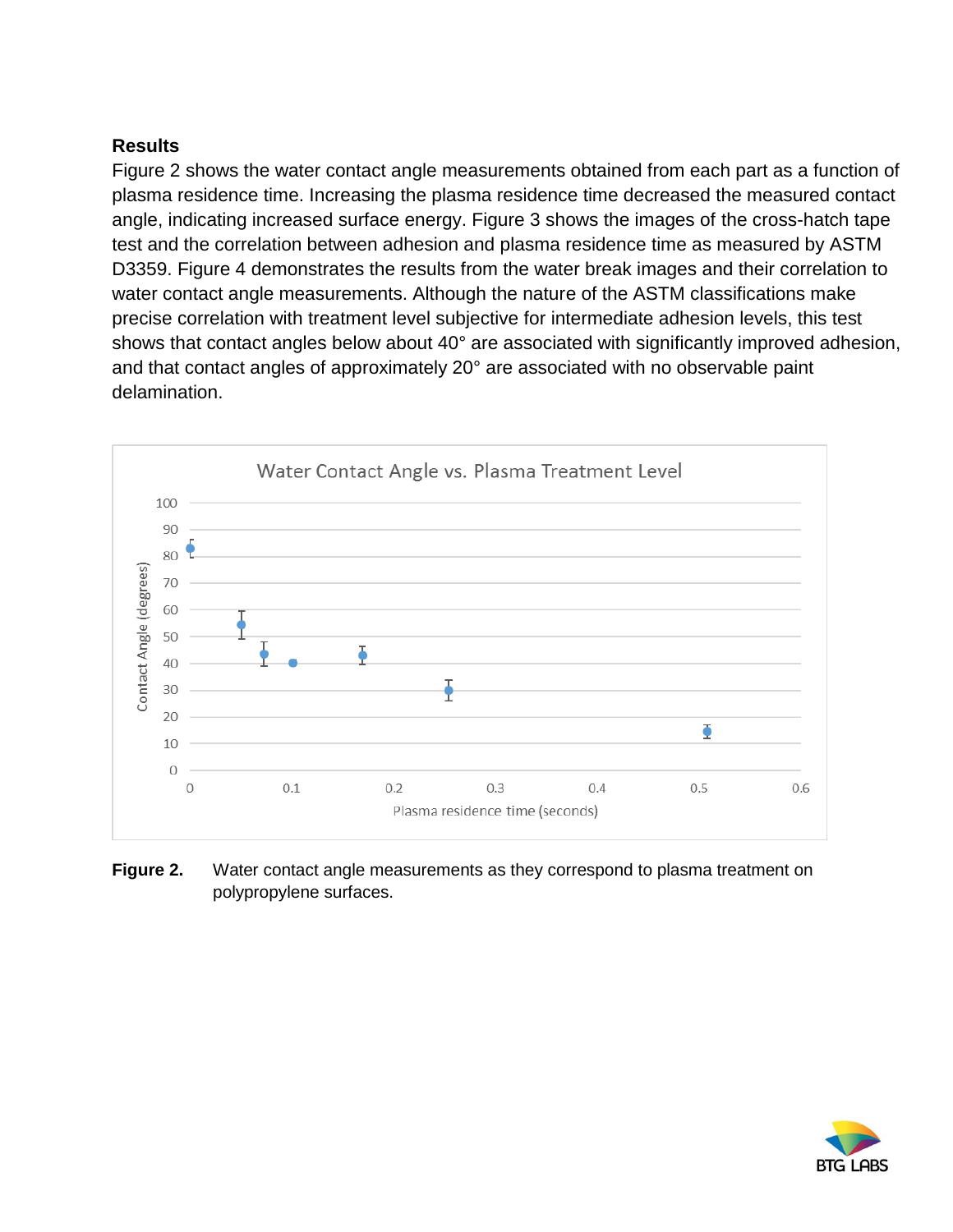### **Figure 3**. Cross hatch images ordered according to ASTM classification



BTG LABS